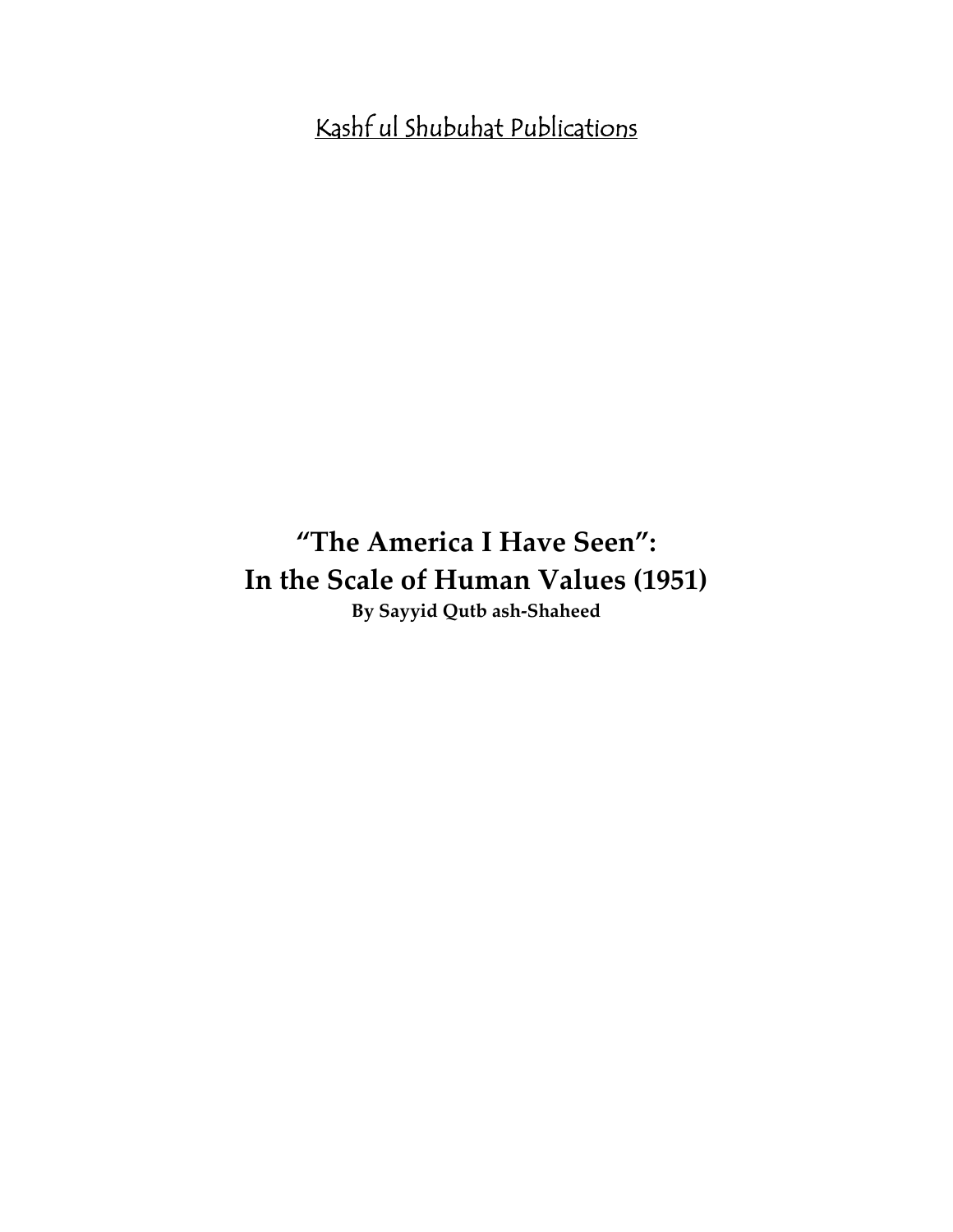SAYYID QUTB was Egypt's most prominent Islamic activist and the most famous member of the Muslim Brothers organization until his execution by Nasser's regime in 1966. One of his biographers compares his overall standing as an Islamic thinker and activist to that of Ayatollah Khomeini. He is the author of several works on Islamist ideology including his radical Milestones (1964) for the publication of which he was hanged. In 1948, he was sent by the Egyptian Ministry of Education to the United States to study American pedagogical methods. He studied at Wilson's Teachers' College (now the University of the District of Columbia); the University of Northern Colorado's Teachers' College, where he earned an M. A. in education, and at Stanford University. Upon his return to Egypt in 1950, he published an account of his stay in the United States in the Egyptian magazine Al-Risala under the title, "The America I Have Seen." The same account was later included in a book edited by Abd al‐Fattah al‐ Khalidi under the telling title, Amrika min al‐Dakhil bi‐Minzar Sayyid Qutb (America from the Inside through the Eyes of Sayyid Qutb). The title page has a drawing of the American flag shown partly folded with a blood‐stained, black‐ striped flag beneath it. America may appear to be one thing, but inside it is something else totally.

# **First Episode**

#### **America: Location and Privilege**

America, the New World, is that vast, far-flung world that occupies in the mind's eye more space than it really does on this earth. Imaginations and dreams glimmer on this world with illusion and wonder. The hearts of men fall upon it from every valley, men from every race and color, every walk of life, and every sect and creed.

America, the vast expanses of land that stretch from the Atlantic to the Pacific. America is the inexhaustible material resources, strength and manpower. It is the huge factories, unequaled in all of civilization. It is the awesome, incalculable yields, the ubiquitous institutes, laboratories, and museums. American genius in management and organization evokes wonder and admiration. America's bounty and prosperity evokes the dreams of the Promised Land. The beauty that is manifested in its landscape, in the faces and physiques of its people is spellbinding. America conjures up pleasures that acknowledge no limit or moral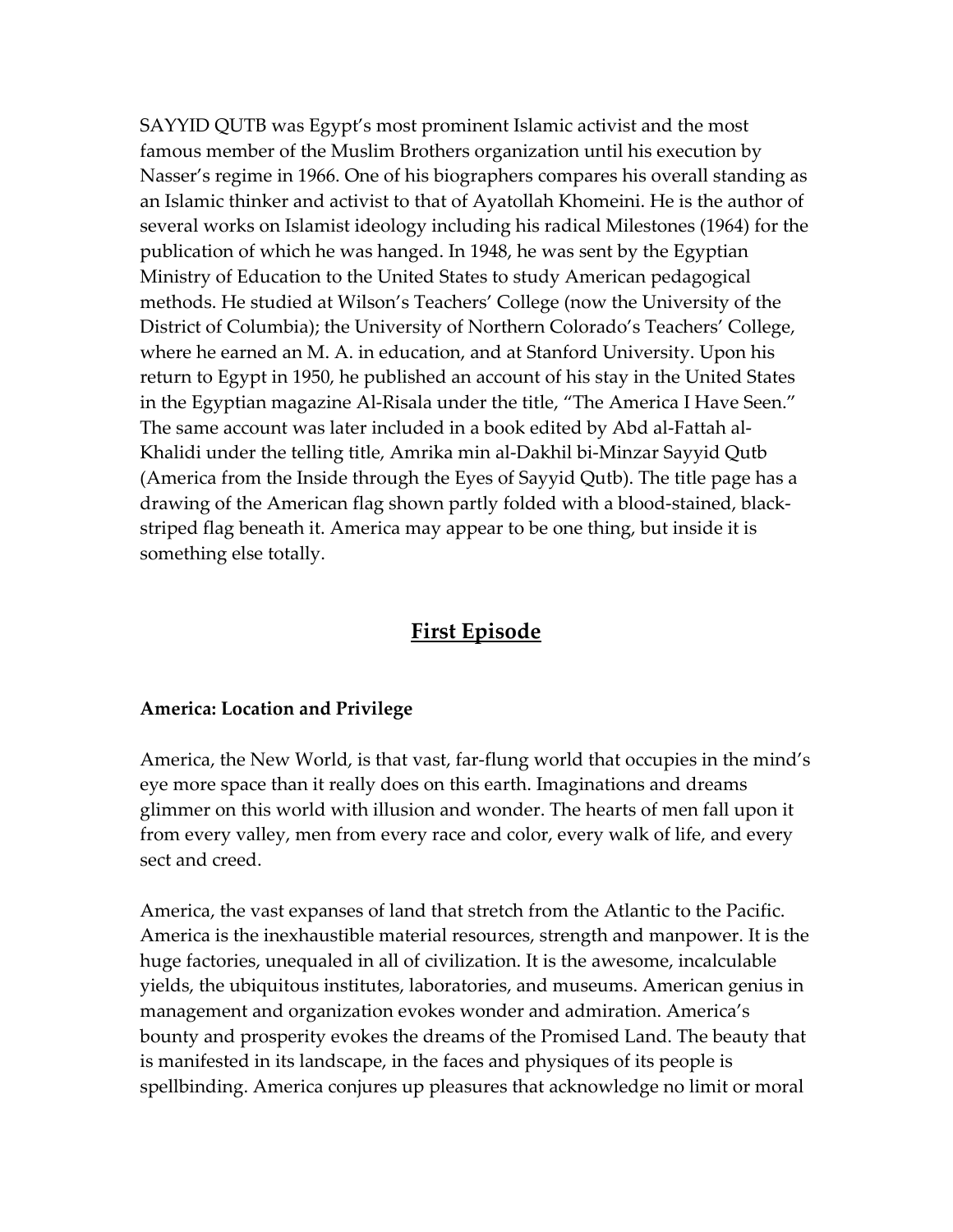restraint, dreams that are capable of taking corporeal shape in the realm of time and space.

# **America's Share of Human Values**

This great America: What is its worth in the scale of human values? And what does it add to the moral account of humanity? And, by the journey's end, what will its contribution be?

I fear that a balance may not exist between America's material greatness and the quality of its people. And I fear that the wheel of life will have turned and the book of time will have closed and America will have added nothing, or next to nothing, to the account of morals that distinguishes man from object, and indeed, mankind from animals.

# **The Measure of Civilization**

The true value of every civilization that man has known lies not in the tools man has invented or in how much power he wields. Nor does it lie in the yields his hands have harvested. Most of the value of civilizations lay in what universal truths and worldviews they have attained. These achievements elevate feelings, edify consciences, and add depth to man's perception of the values of all life, and human life in particular. They increase the distance between man and animal in feelings and behavior, through man's estimation of life and things.

As for the invention of tools, the wielding of powers, or the making of objects, these things are in and of themselves weightless in the scale of human values. They serve merely as indicators of another fundamental value, that is the extent to which the human element of man is elevated, how far his steps have taken him from the world of things and the world of animals and what has been added to his human account of wealth and reflections on life.

So, in his feelings for this life, this fundamental value is the place of comparison and balance between one civilization and another and one philosophy and another. Moreover, it is the lasting account and is relevant to future civilizations whereas tools break down and objects perish, only to be replaced by newer tools and objects from one moment to another anywhere on this earth.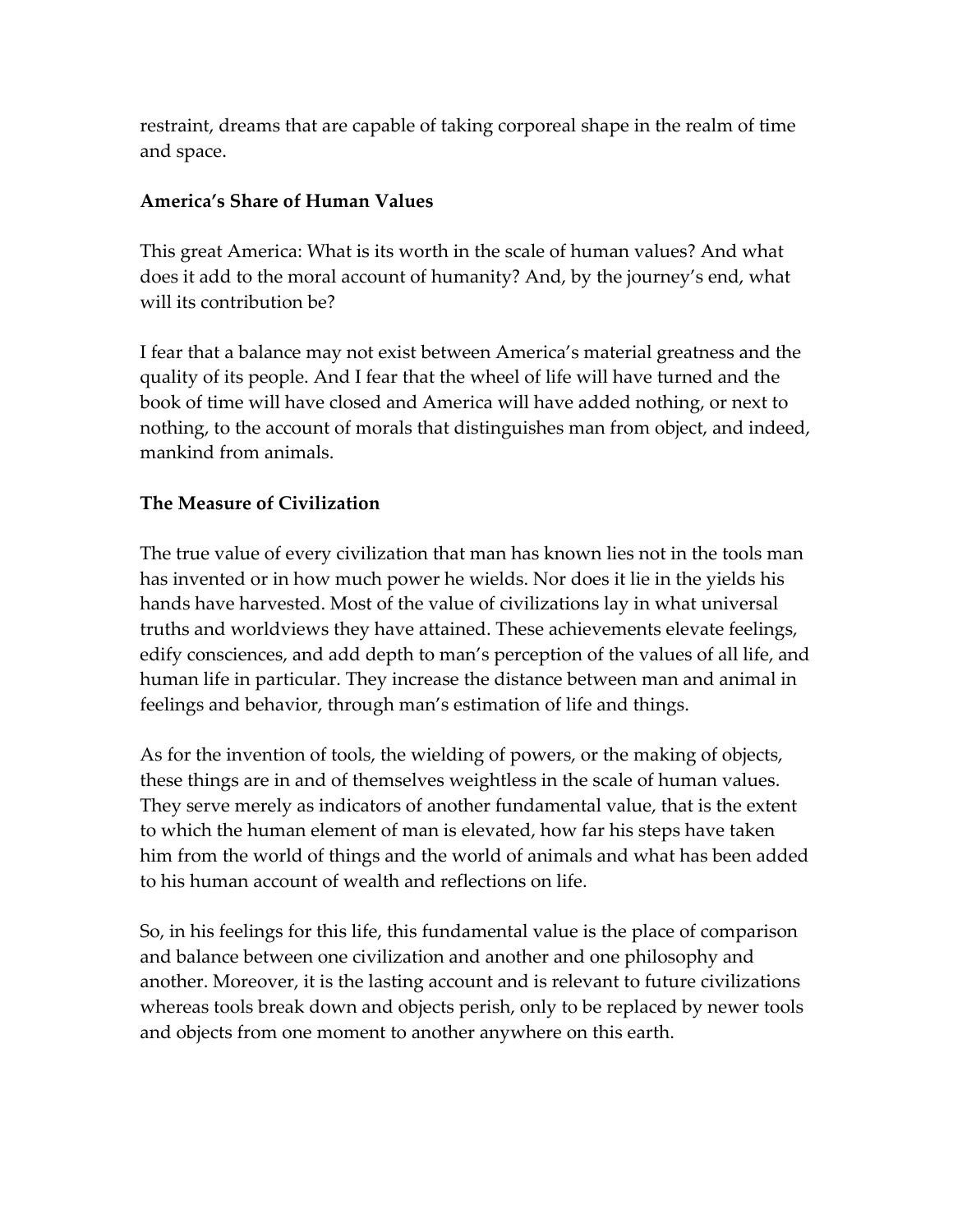# **The Field of American Innovation**

It appears that all American ingenuity is concentrated in the field of work and production, so much so that no ability remains to advance in the field of human values. America's productivity is unmatched by any other nation. It has miraculously elevated life to levels that cannot be believed. But man cannot maintain his balance before the machine and risks becoming a machine himself. He is unable to shoulder the burden of exhausting work and forge ahead on the path of humanity, he unleashes the animal within.

#### **America: The Peak of Advancement and the Depth of Primitiveness**

The researcher of American life will stand at first puzzled before a wondrous phenomenon, a phenomenon that exists nowhere else on earth. It is the case of a people who have reached the peak of growth and elevation in the world of science and productivity, while remaining abysmally primitive in the world of the senses, feelings, and behavior. A people who have not exceeded the most primordial levels of existence, and indeed, remain far below them in certain areas of feelings and behavior. But the confusion vanishes after scrutinizing the past and present of this people, and the reason that this zenith of civilization has combined with this nadir of primitiveness is revealed.

# **The Balanced Composition of Man**

In the ancient world, man first believed in the unknown power of nature and around it wove myths and legends. Then, he believed in religion, and his soul was flooded with its lights and revelations. Then, he believed in art, and his yearnings materialized as colors, tunes, and rhythms. And finally, after his self had been torn between a myriad of faiths, colors of feelings, differing manifestations of life's images, and the exaggerations of imagination, he believed in science. This belief in science took place only after his soul had been tamed by religion, his senses edified by art, and his behavior pruned by convocation and after his values and principles had been shaped by the reality of history and his free yearnings. And while these principles and values may or may not have been fulfilled in daily life, at least they found echoes in the conscience and in feelings. There was hope of fulfillment because the mere presence of these principles and values in the abstract world was a great step for mankind on the path to humanity, and a luminous beam of hope for their eventual realization in daily life.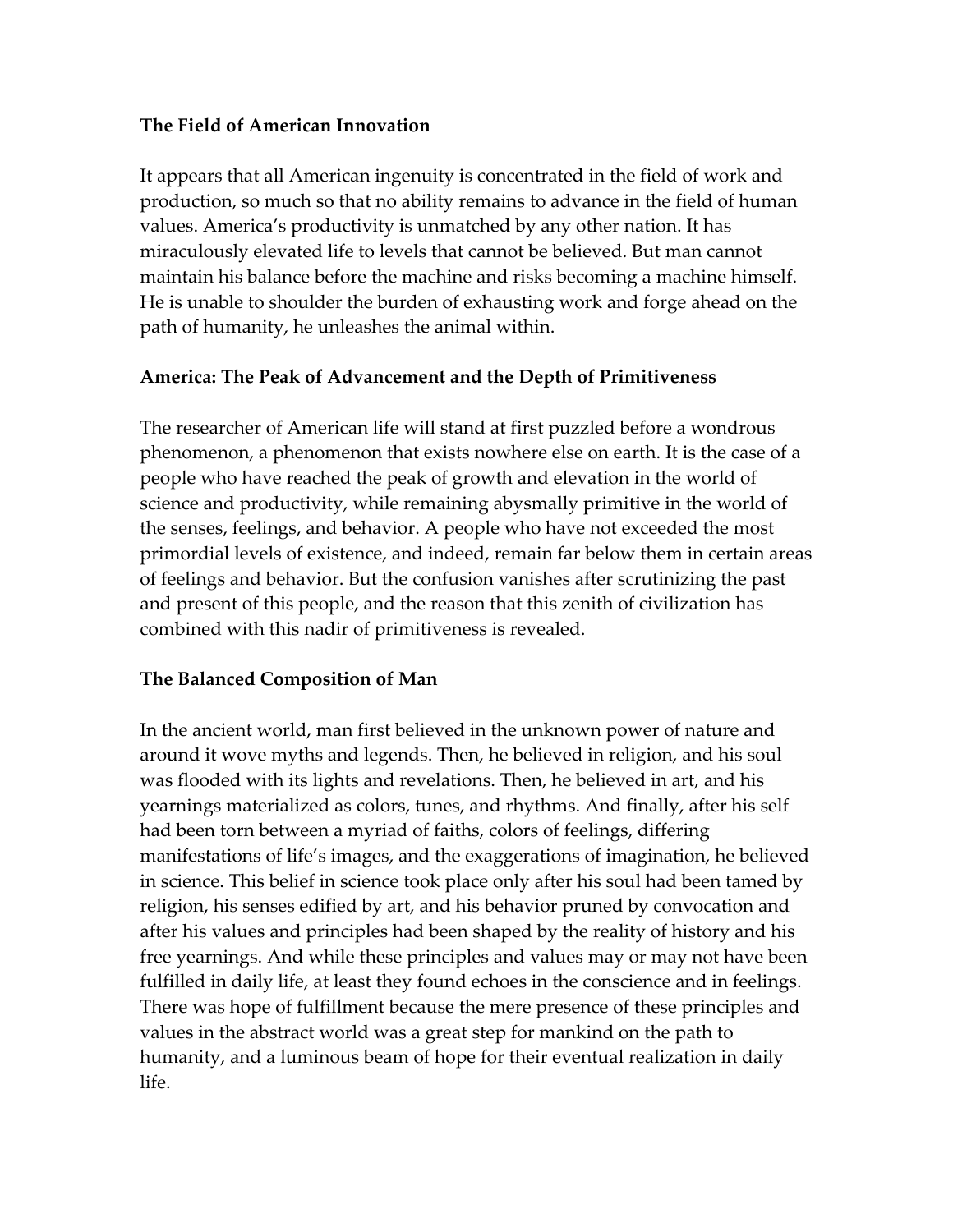# **The Deformed Birth of the American Man**

In America, man was born with science, and thus believed in it alone. In fact, he only believed in one kind of science, and that was applied science. Since he received nature as an untamed, stubborn virgin, and fought to build his homeland with his bare hands, applied science was his greatest ally in his violent struggle. Applied science reached out to him with effective tools for creating, building, organizing, and producing.

# **America as a Virgin Land**

The American has not yet finished with the building stage, for there remain interminable, incalculable expanses of virgin land, untouched by any hand, and virgin forests un‐trodden by any foot, and mines that have neither been excavated nor depleted. There remains for the American the continuation of his first construction effort, in spite of his having achieved the peak of organization and production.

# **The Psychological State of the First Americans**

And we would do well not to forget the psychological state that wave after wave, and generation after generation of Americans brought to this land. For they brought a blend of discontent with the life of the Old World and the desire for freedom from its rigid traditions whether they were onerous, corrupt traditions or sound and necessary ones. This psychological state springs from an enduring desire for wealth by any means, and for the possession of the largest possible share of pleasures and compensation for the effort expended to acquire wealth.

# **The Origin of the Americans**

And we would do well also not to forget the social and mental state of the majority of these first waves of immigrants who formed the seeds of this new nation. For these waves were composed of groups of adventurers, and groups of criminals. The adventurers came seeking wealth, pleasure, and adventure, while the criminals were brought to this land from the lands of the British Empire as labor for construction and production.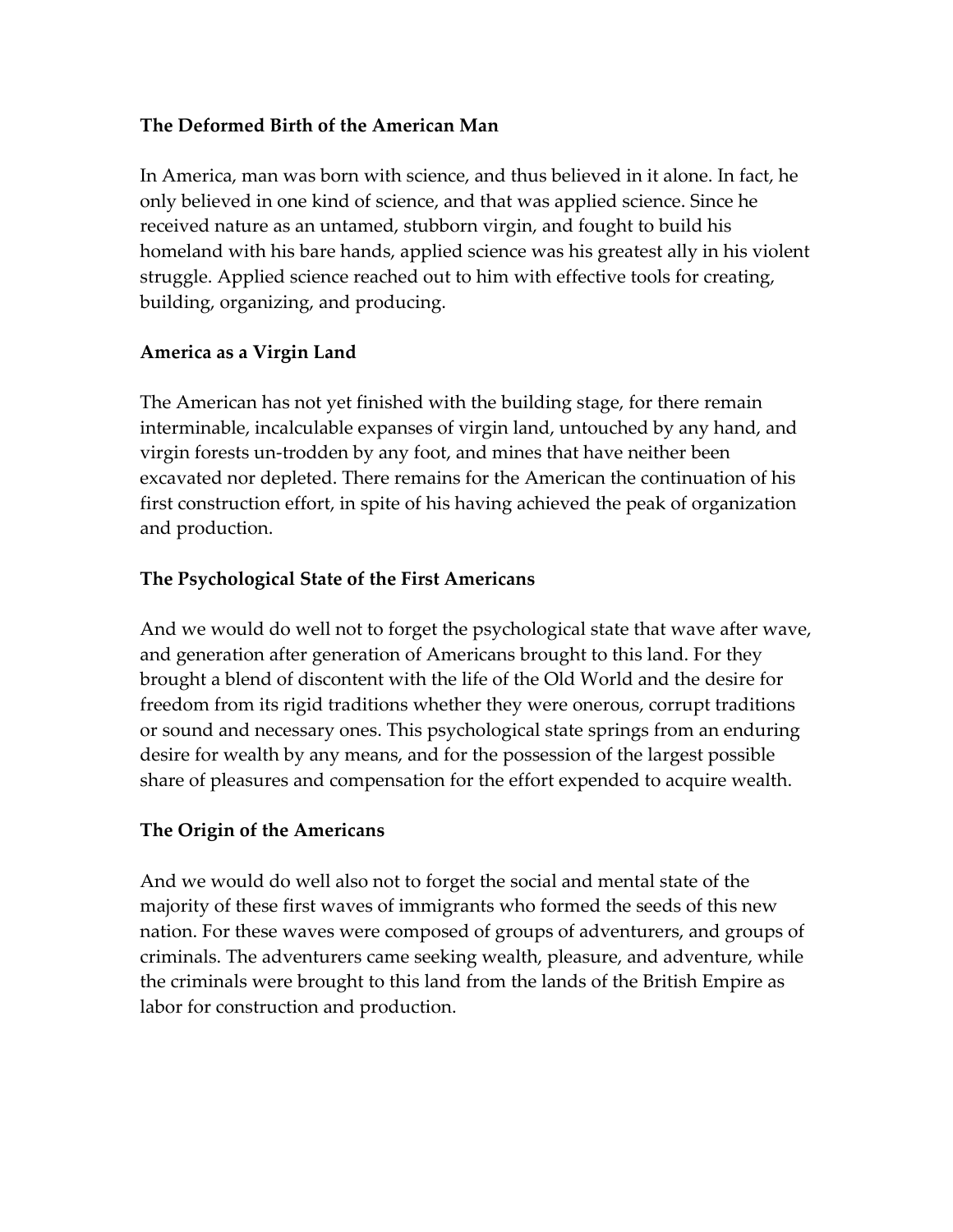# **Applied Science and Human Values**

These combinations of entanglements and of waves of people naturally encouraged and fostered primitive characteristics in this new nation, and ignored and resisted the elevated characteristics of some of the nation's individuals and groups. So the primal urges were revitalized, as if man retraced his first steps, with one difference, in the case of America, primitive man is armed with science, with which he was born, and which guided his steps. And science in itself, and especially applied science, plays no role in the field of human values, or in the world of the soul and feelings. And this narrowed his horizons, shrank his soul, limited his feelings, and decreased his place at the global feast, which is so full of patterns and colors.

# **The Struggle of the First American with Nature**

And one may be amazed when reading the stories of the first pilgrims to America in its early days, and imagine their epic, amazing struggles against a defiant nature in far‐flung, desolate lands, and even before this, braving the ocean's horrific squalls and its conquering waves, in their small, fragile vessels. As soon as these pilgrims landed upon the rocks, with their vessels destroyed or damaged, they faced the uncharted forests, the tortuous mountain mazes, the fields of ice, the thundering hurricanes, and the beasts, serpents, and vermin of the forest. One may be amazed at how all this did not leave a shadow upon the American spirit and inspire a belief in the majesty of nature and that which is beyond nature, opening for the American spirit a window on things that are more than matter and the world of matter.

# **The Secret of the Deformed American Character**

However, this amazement vanishes when one remembers that mixture of the early American pilgrims and their surrounding conditions. They tackled nature with the weapons of science and the strength of the muscle, so nothing existed within them besides the crude power of the mind and the overwhelming lust for the sensual pleasure. No windows to the world of the spirit or the heart or tender sentiment were opened to the Americans as they were opened to the first humans. A great deal of this world of spirit, heart, and tender sentiment was preserved by the first humans, and much of this continued to be preserved even in the age of science, and added to the account of human values that endured through time.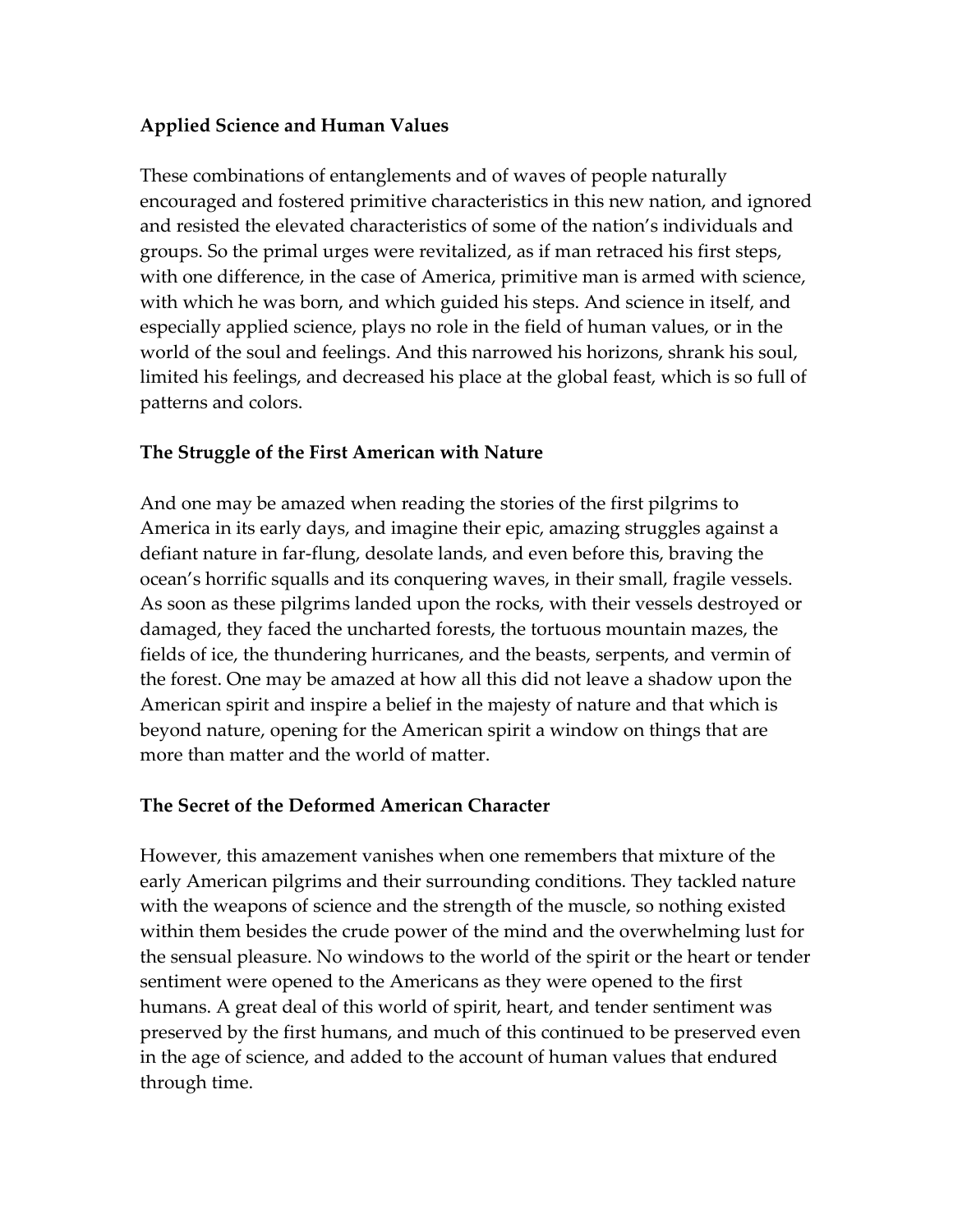And when humanity closes the windows to faith in religion, faith in art, and faith in spiritual values altogether, there remains no outlet for its energy to be expended except in the realm of applied science and labor, or to be dissipated in sensual pleasure. And this is where America has ended up after four hundred years.

# **Second Episode**

#### **The American Primitiveness**

Despite his advanced knowledge and superlative work, the American appears to be so primitive in his outlook on life and its humanitarian aspects that it is puzzling to the observer. This clear contradiction may make the Americans appear as an eccentric nation in the eyes of foreigners who observe the life of this nation from afar and are at a loss to reconcile such an industrial civilization, with its precise order and organization of labor, with such primitiveness of feeling and manner, a primitiveness that reminds one of the days when man lived in jungles and caves!

# **Primitiveness in Athletics**

It seems the American is primitive in his appreciation of muscular strength and the strength of matter in general. To the extent that he overlooks principles, values, and manners in his personal life, in his family life, and in his social life, except in the realm of work, and economic and monetary relationships. This primitiveness can be seen in the spectacle of the fans as they follow a game of football, played in the rough American style, which has nothing to do with its name (football), for the foot does not take part in the game. Instead, each player attempts to catch the ball with his hands and run with it toward the goal, while the players of the opposing team attempt to tackle him by any means necessary, whether this be a blow to his stomach, or crushing his arms and legs with great violence and ferocity. The sight of the fans as they follow this game, or watch boxing matches or bloody, monstrous wrestling matches . . . is one of animal excitement born of their love for hardcore violence. Their lack of attention to the rules and sportsmanship to the extent that they are enthralled with the flowing blood and crushed limbs, crying loudly, everyone cheering for his team. Destroy his head. Crush his ribs. Beat him to a pulp. This spectacle leaves no room for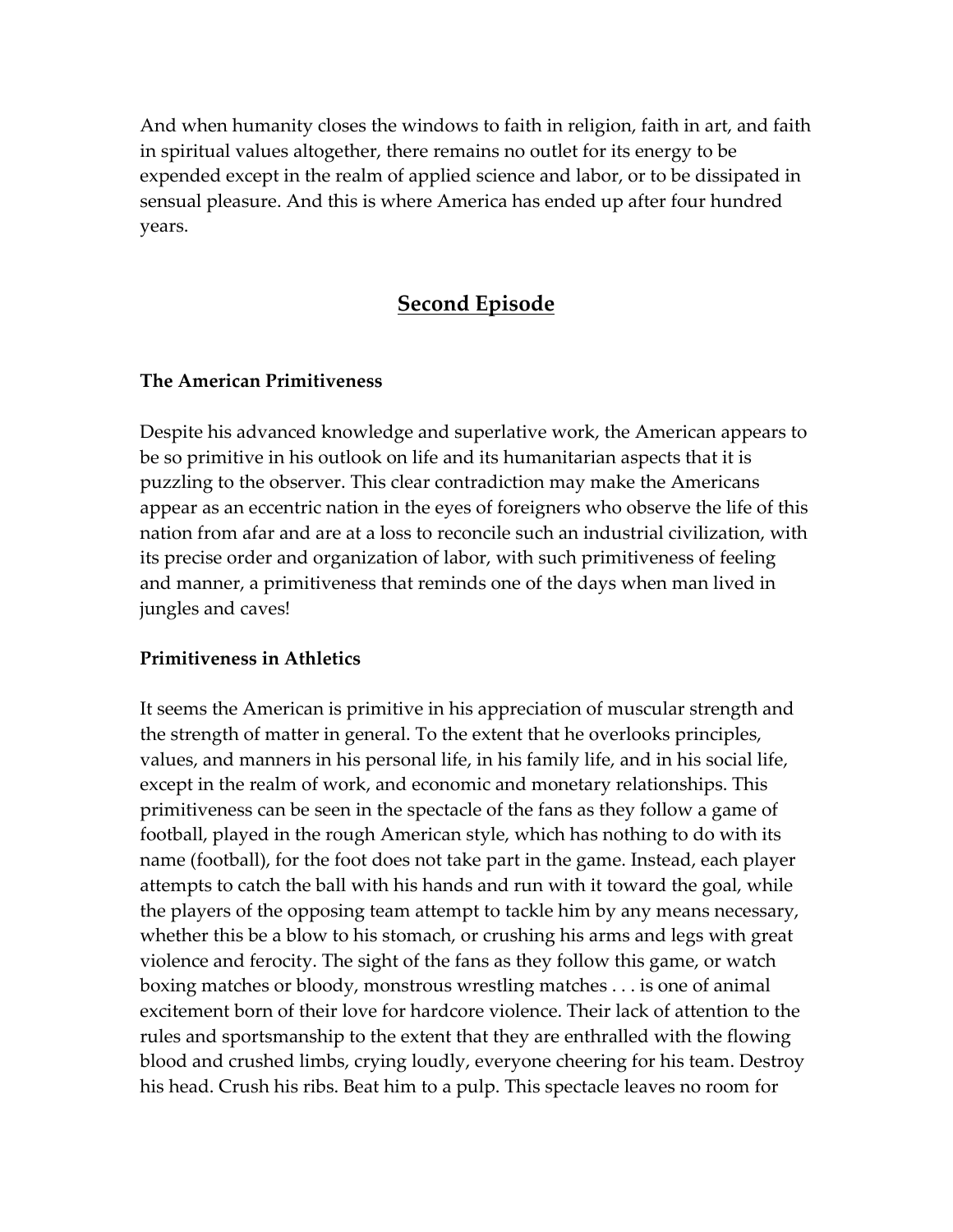doubt as to the primitiveness of the feelings of those who are enamored with muscular strength and desire it.

#### **American Love for Peace An Illusion**

And with this primitive spirit the American people follow the struggles of groups and parties, and the struggles of nations and peoples. I cannot fathom how this strange illusion that Americans love peace took root in the world, especially in the East.

# **The American and the Hunger for War**

Indeed, the American is by his very nature a warrior who loves combat. The idea of combat and war runs strong in his blood. It is evident in his manner and this is what agrees with his history. For the first waves of people left their homelands, heading for America with the intention of building and competing and struggling. And once there, some of them killed others, as they were composed of groups and factions. Then they all fought against the original inhabitants of the land (the red Indians), and they continue to wage a bloody war against them until this very moment. Then the Anglo‐Saxons killed the Latinos and pushed them south toward central and southern America. Then these Americanized people turned against their mother country, England, in a destructive war led by George Washington until they obtained their independence from the British crown.

#### **The True Motivations for the Manumission of American Slaves**

Then the North fought the South under the command of Abraham Lincoln in a war that was called "the freeing of the slaves." But its true motivation was economic competition. The slaves that had been captured from central Africa to work in the land were fragile and could not withstand the cold climate of the North, so they were moved to the South. The result was that the builders of the South found cheap labor that was unavailable in the North. So they achieved economic superiority. For this reason, the Northerners declared war for the manumission of the slaves!

#### **America Emerges from Isolation**

The period of isolation passed, and its politics ended, when America entered the First World War. Then it entered the Second World War. Now it is starting a war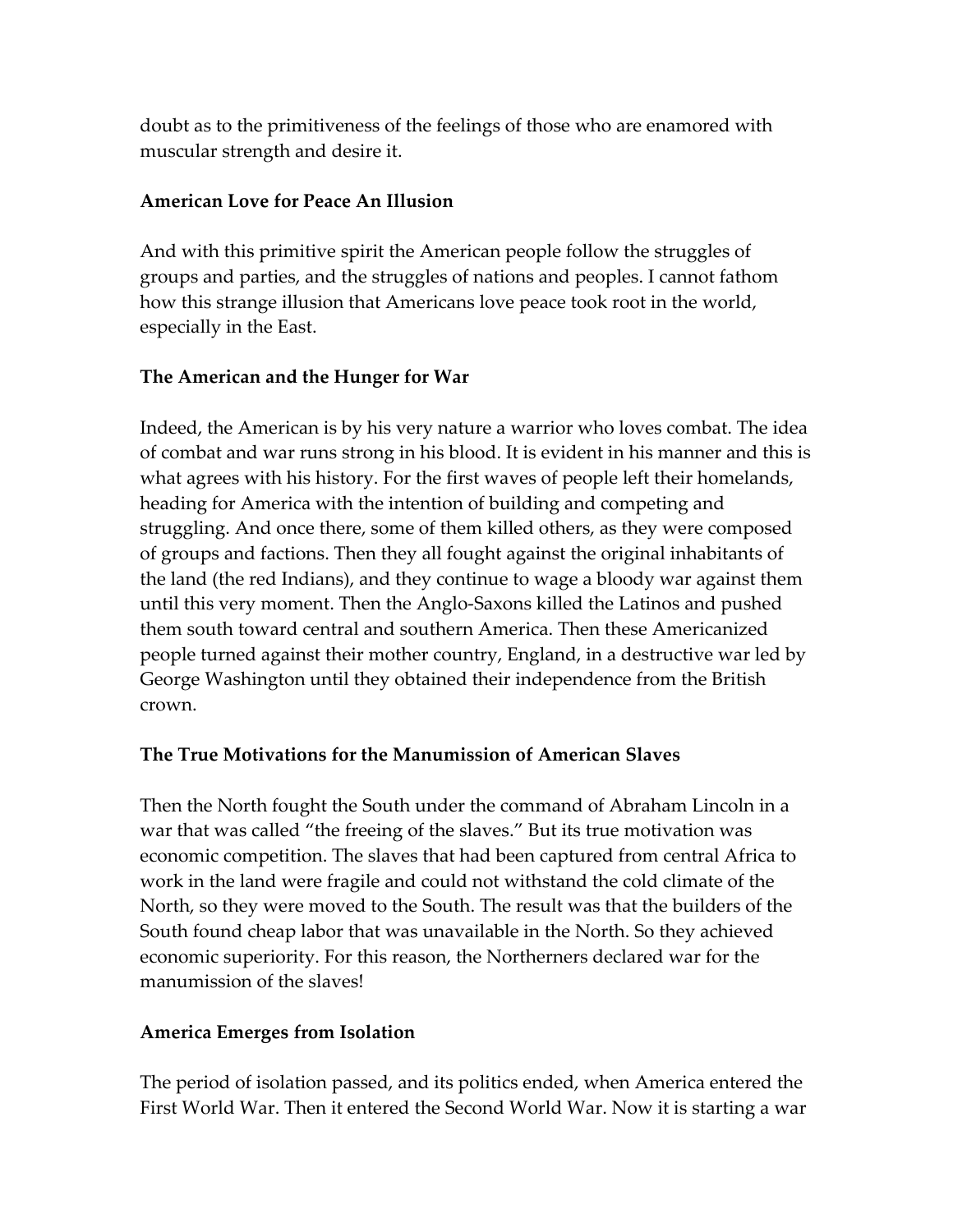in Korea, and a third world war is not far behind! I really cannot understand how this illusion came into being, given this nation's history with warfare.

#### **The American View of Death**

Physical vitality is sacred to the American, and weakness, no matter what its cause, is a crime: a crime that cannot be atoned for in any way, a crime that remains undeserving of compassion or care. The matter of morals and rights are an illusion in the conscience of the American, he cannot taste it. Be strong, and you will have everything. Or be weak and no ideology can help you, and there will be no place for you in the great realm of living. As for him who dies, he has committed, naturally, the crime of death. He loses all his rights to care and respect! Did he not die?

#### **Americans Joke About the Injured**

I was at George Washington Hospital in the capital city, and it was evening. Suddenly there was some commotion of unknown origin that drew much attention. And the patients who were able to move began leaving their beds and their rooms and coming into the hallway to take a closer look. Then they began to gather together inquiring about the source of this spectacle in the hospital's usually quiet life. We learned after a while that one of the hospital's employees was injured in an elevator accident and was in critical condition, indeed, he was in the final round of death. One of the American patients went to see for himself, and returned to tell those gathered in the hallway what he had seen. When the ghost of death lingers in a place, there is no greater reverence to it, nor more solemnity than in a hospital. But here was this American who began laughing and chuckling while he mimicked the appearance of the injured, dying man, and the way his neck was struck by the elevator, his head crushed, and his tongue dangled from his mouth on the side of his face! And I waited to see signs of disgust or disapproval from those listening, but the vast majority of them began laughing joyously at this odious act.

# **Laughing beside the Corpse of a Loved One**

For this reason I am not surprised when some of my friends relate what they see and hear about death and its impact on the American consciousness. A friend once told me that he was attending a funeral when the body of the head of the household was presented in a glass coffin— according to American custom— so that the friends of the deceased could pass by his body to bid him the final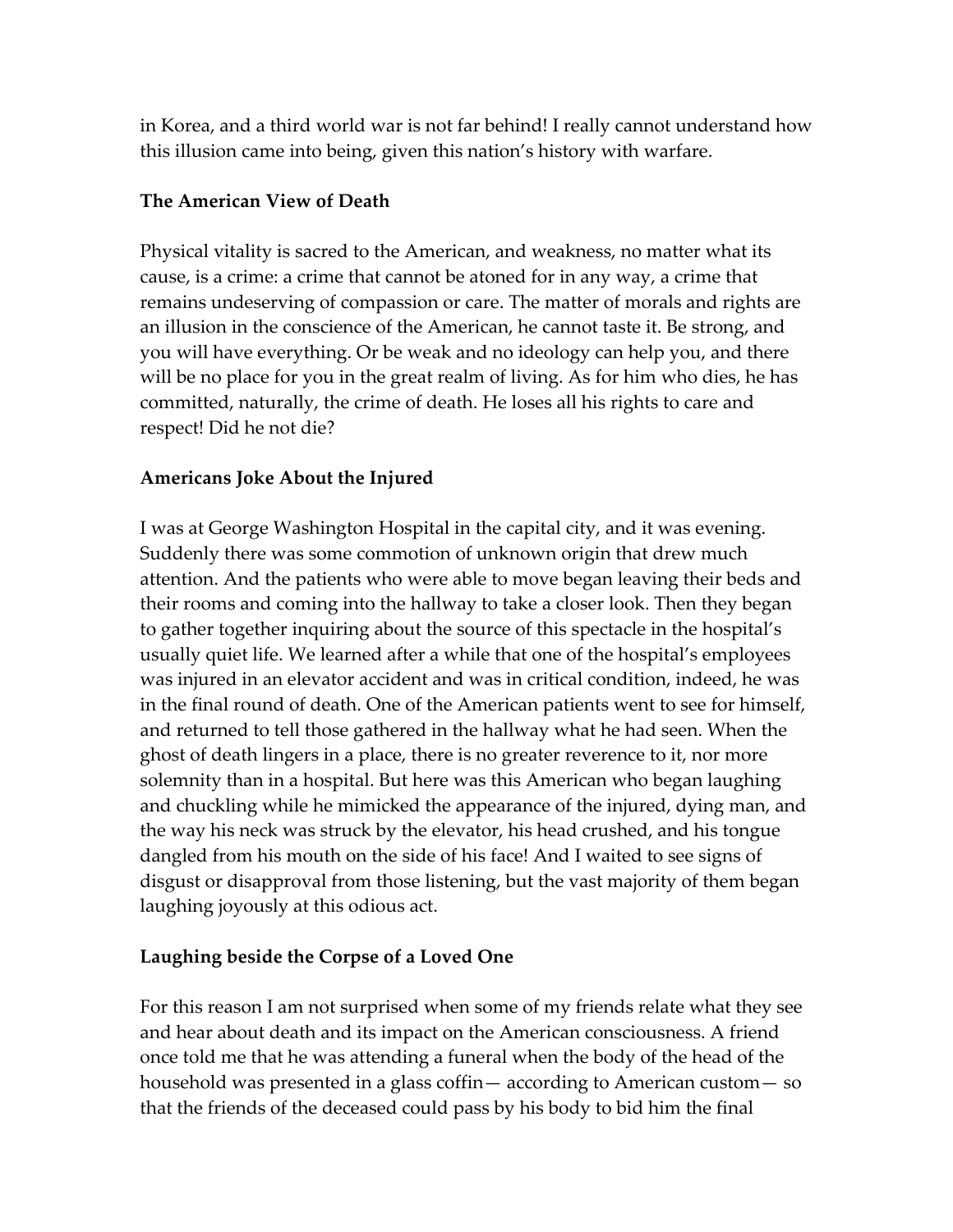farewell and gaze upon him for the last time, one after another in a long line. When the procession ended, they all gathered in the reception room. What struck him was that there was no respect as they began mocking and making jokes about the deceased and other individuals. His wife and family took part in this, giving rise to joyful laughter in the cold silence of death, around the body that was shrouded in burial cloths.

# **An American Woman Carouses while Her Husband's Corpse Lies at Home**

The Director of the Egyptian State scholarships in Washington was invited to a party with his wife. Before the engagement, his wife fell ill, so he called up to apologize for not being able to attend because of this emergency. But the hosts replied that there was no need to apologize as he could attend the party alone, which would actually be a good stroke of luck, since one of the women invited to the party had lost her husband suddenly before the party. She thus would have been alone there, so it was her good fortune that she could now have a companion!

# **An American Woman Speaks of Her Recently Deceased Husband**

I once entered the house of an American woman who was helping me with my English during the first period of my stay in America. So I found there one of her female friends, and they were having a conversation that I caught the end of. This friend said, "I was lucky because I had taken out insurance on his life. Even his treatment cost very little because I had insured him with the Blue Cross," and she smiled.

Then she excused herself and left. I remained with the woman of the house and I assumed that her friend had been talking about her dog, and I was amazed that she did not exhibit any signs of distress at his death! But no sooner had I observed this than she said, without my asking, "She was speaking of her husband. He died three days ago."

And it appeared to her that I was stunned that her friend could speak this matter‐of‐factly about her husband merely three days after his death. Her seemingly sound and convincing excuse was, "He was ill! He had fallen sick more than three months before his death!"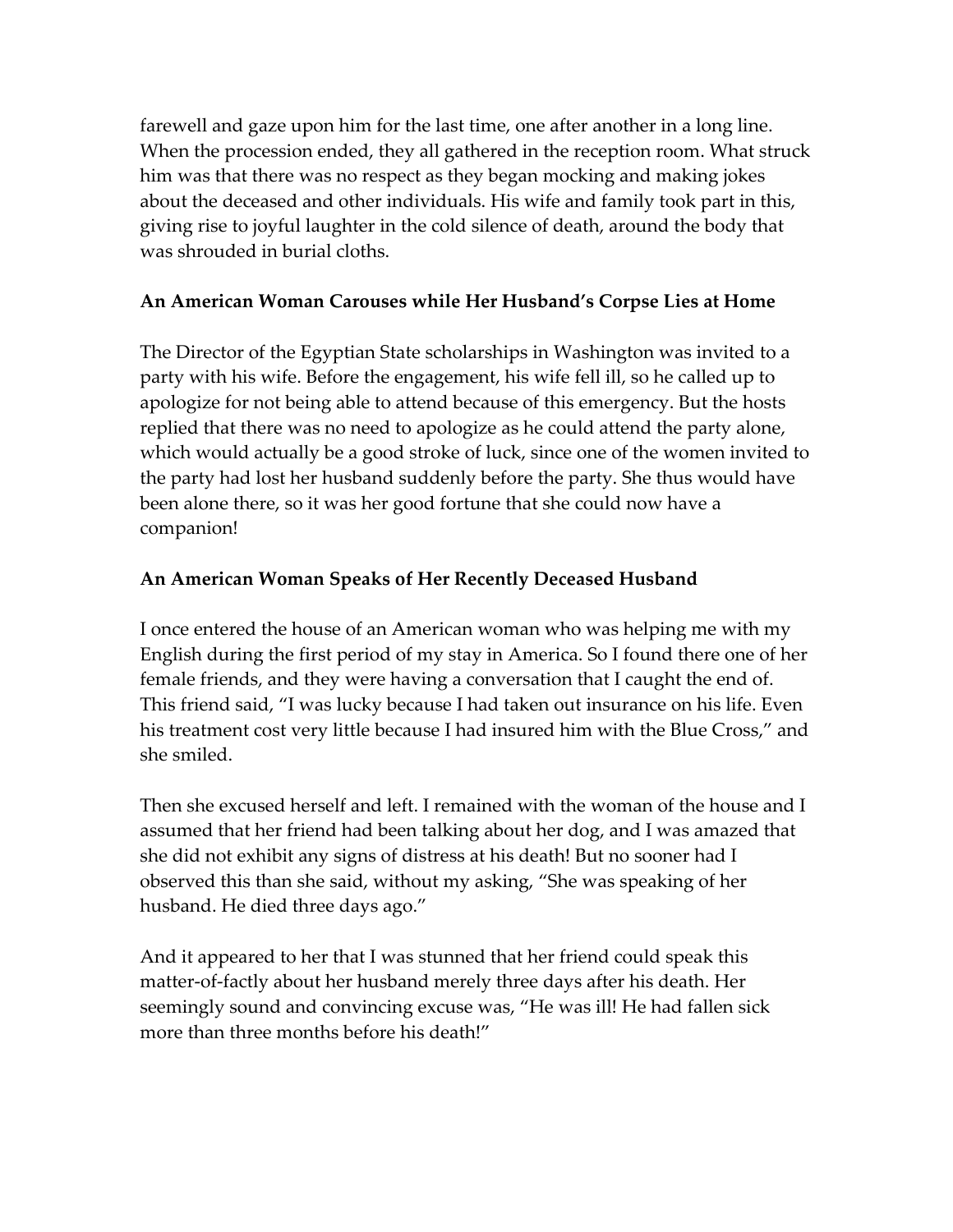# **The Funeral of the Birds in Egypt**

My memory took me back to a scene that had a very profound emotional effect on me. Indeed, the effects have lasted on my mind for many years. I had in mind to write down this thought under the title, "The Funeral of the Birds." This was a scene of a group of chickens we raised in our home. The chickens gathered silently, spellbound and shocked around a chicken that had been slaughtered. It was an emotional surprise for everyone who had been in the house. A surprise unexpected from birds as low on the evolutionary scale as these chickens. Indeed, the shock was so great that we did not dare slaughter another chicken within the sight of this group of birds!

# **The Sadness of the Ravens over Their Dead**

And the sight of the ravens when one of their own dies is a sight that many are accustomed to seeing. It is a sight that is hard to describe without mentioning that these birds must know "sadness," "emotion," and "kinship"! For a group of ravens will hover in circles, shrieking and wailing, until they carry the body of the deceased one and fly away. All this points to the gravity of death in the world of birds!

# **The Drought in American Life**

The sanctity of death may be a natural instinct. So it is not the primitiveness of feeling that has erased the sanctity of death in the American soul. Rather, it is the drought of sentimental sympathy in their lives, and the foundation of their lives upon monetary and material measures, and sheer physical gratification. Americans intentionally deride what people in the Old World hold sacred, and their desire is to contrast themselves with the customary ways of the people there. Otherwise, the Americans would say, what merit does the New World have over the Old World?

# **The Feelings of Americans toward Religion Are Primitive**

And what is said about their feelings toward death may also be said about their feelings toward religion.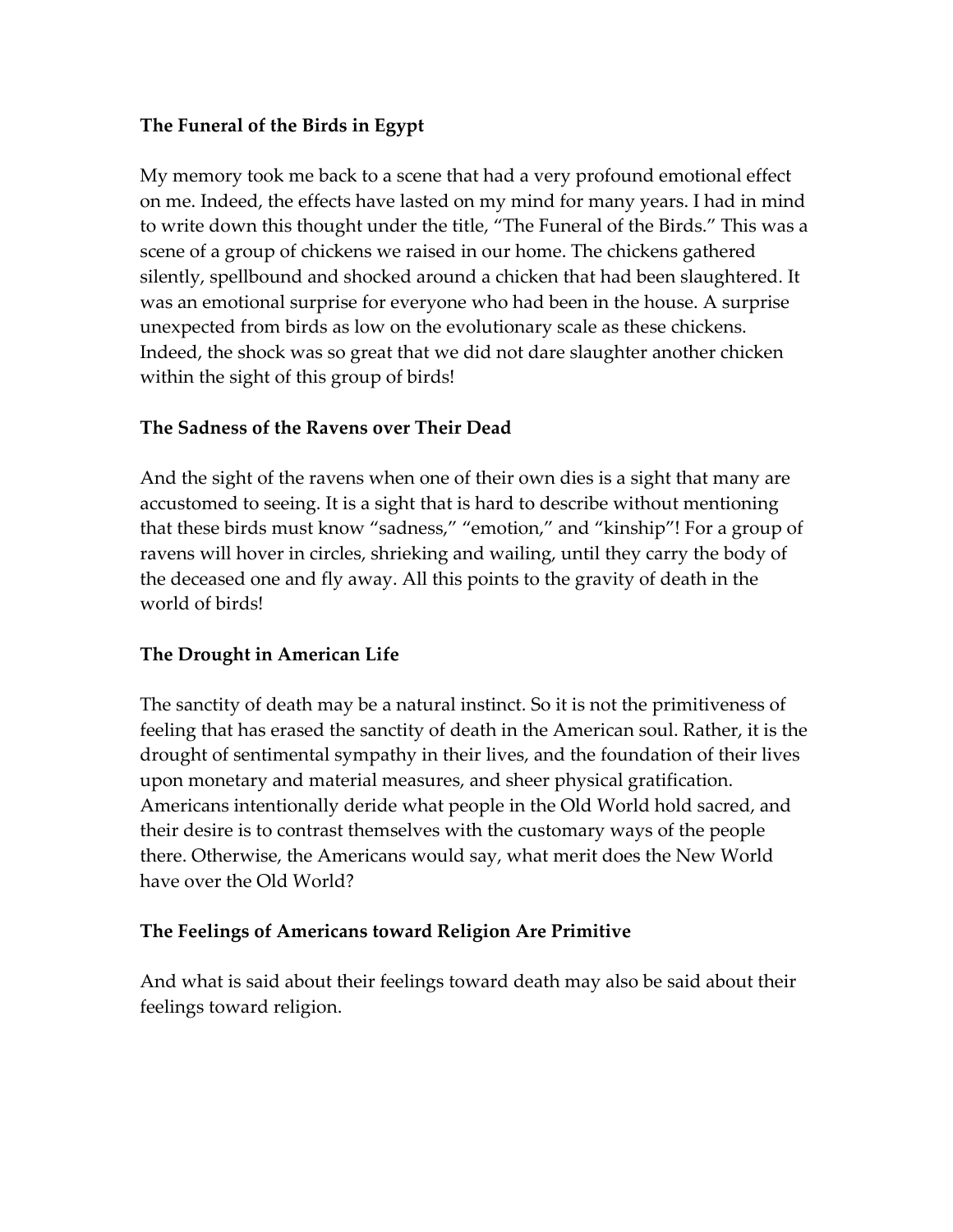# **Churches without Life**

There is no people who enjoys building churches more than the Americans. To the extent that I once stayed in a town with no more than ten thousand inhabitants, yet within it I found over twenty churches! And most of them do not go to church on Sunday mornings and evenings, but instead on general holidays and holidays for local saints, who far outnumber the "saints" of the common Muslims in Egypt. All this notwithstanding there is no one further than the American from appreciating the spirituality of religion and respect for its sacraments, and there is nothing farther from religion than the American's thinking and his feelings and manners.

# **Churches for Carousal and Enjoyment**

If the church is a place for worship in the entire Christian world, in America it is for everything but worship. You will find it difficult to differentiate between it and any other place. They go to church for carousal and enjoyment, or, as they call it in their language "fun." Most who go there do so out of necessary social tradition, and it is a place for meeting and friendship, and to spend a nice time. This is not only the feeling of the people, but it is also the feeling of the men of the church and its ministers.

# **The Clubs of the Church and Their Attractions**

In most churches there are clubs that join the two sexes, and every minister attempts to attract to his church as many people as possible, especially since there is a tremendous competition between churches of different denominations. And for this reason, each church races to advertise itself with lit, colored signs on the doors and walls to attract attention, and by presenting delightful programs to attract the people much in the same way as merchants or showmen or actors. And there is no compunction about using the most beautiful and graceful girls of the town, and engaging them in song and dance, and advertising.

# **A Church's Party Program**

This is an example of the text of an advertisement for a church party that was posted in the student's union of one of the colleges.

"Sunday, October 1st, 6: 00 P .M. snacks, magic games, puzzles, contests, fun"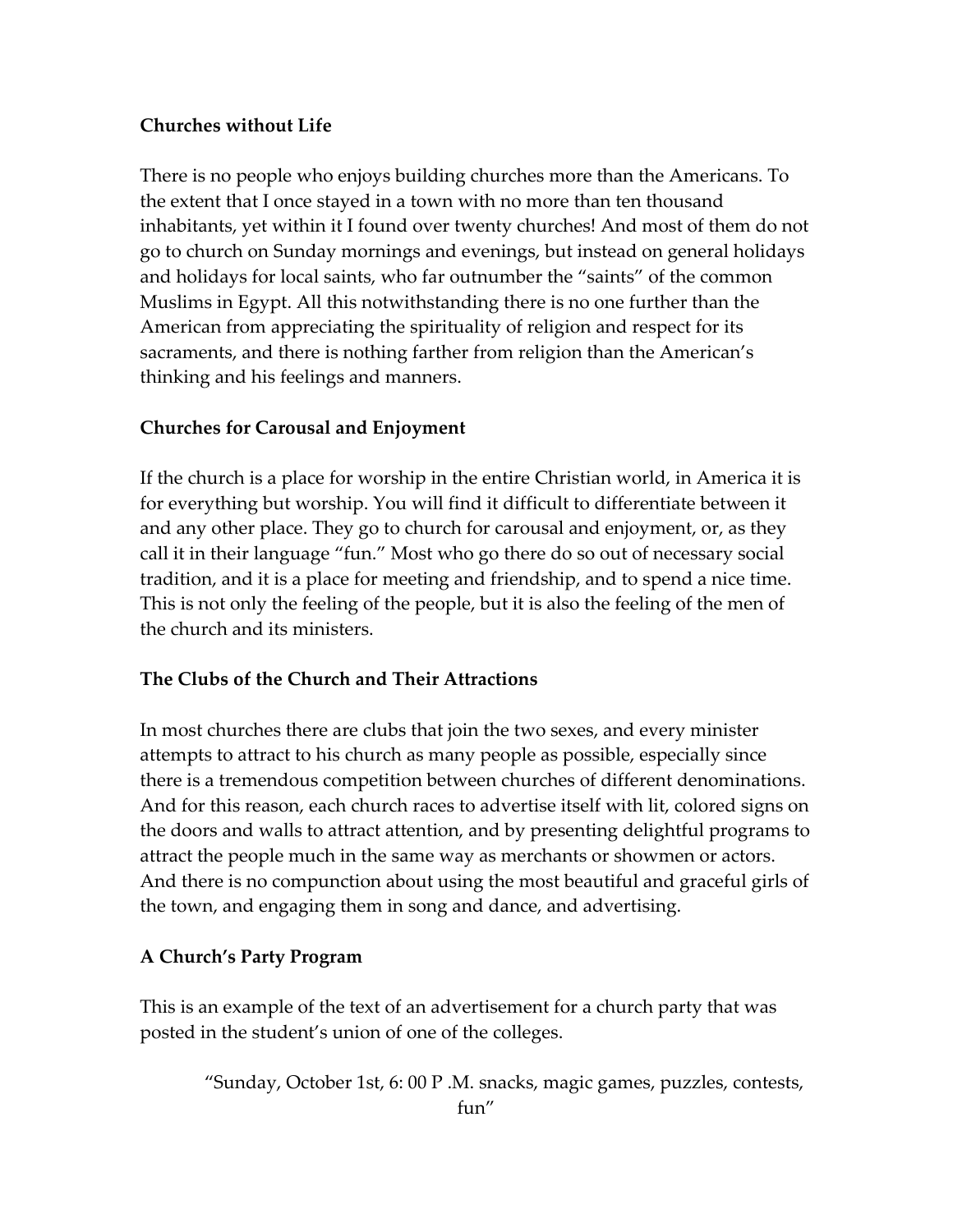There is nothing strange in this, for the minister does not feel that his job is any different from that of a theater manager, or that of a merchant. Success comes first and before everything, and the means are not important, and this success will reflect on him with fine results: money and stature. The more people that join his church, the greater is his income. Likewise, his respect and recognition is elevated in the community, because the American by his nature is taken with grandeur in size and numbers. It is his first measure of the way he feels and evaluates.

# **A Hot Night at the Church**

One night I was in a church in Greeley, Colorado, I was a member in its club as I was a member in a number of church clubs in every area that I had lived in, for this is an important facet of American society, deserving close study from the inside. After the religious service in the church ended, boys and girls from among the members began taking part in chants, while others prayed, and we proceeded through a side door onto the dance floor that was connected to the prayer hall by a door, and the Father jumped to his desk and every boy took the hand of a girl, including those who were chanting.

The dance floor was lit with red and yellow and blue lights, and with a few white lamps. And they danced to the tunes of the gramophone, and the dance floor was replete with tapping feet, enticing legs, arms wrapped around waists, lips pressed to lips, and chests pressed to chests. The atmosphere was full of desire. When the minister descended from his office, he looked intently around the place and at the people, and encouraged those men and women still sitting who had not yet participated in this circus to rise and take part. And as he noticed that the white lamps spoiled the romantic, dreamy atmosphere, he set about, with that typical American elegance and levity, dimming them one by one, all the while being careful not to interfere with the dance, or bump into any couples dancing on the dance floor. And the place really did appear to become more romantic and passionate. Then he advanced to the gramophone to choose a song that would befit this atmosphere and encourage the males and the females who were still seated to participate.

And the Father chose. He chose a famous American song called "But Baby, It's Cold Outside," which is composed of a dialogue between a boy and a girl returning from their evening date. The boy took the girl to his home and kept her from leaving. She entreated him to let her return home, for it was getting late,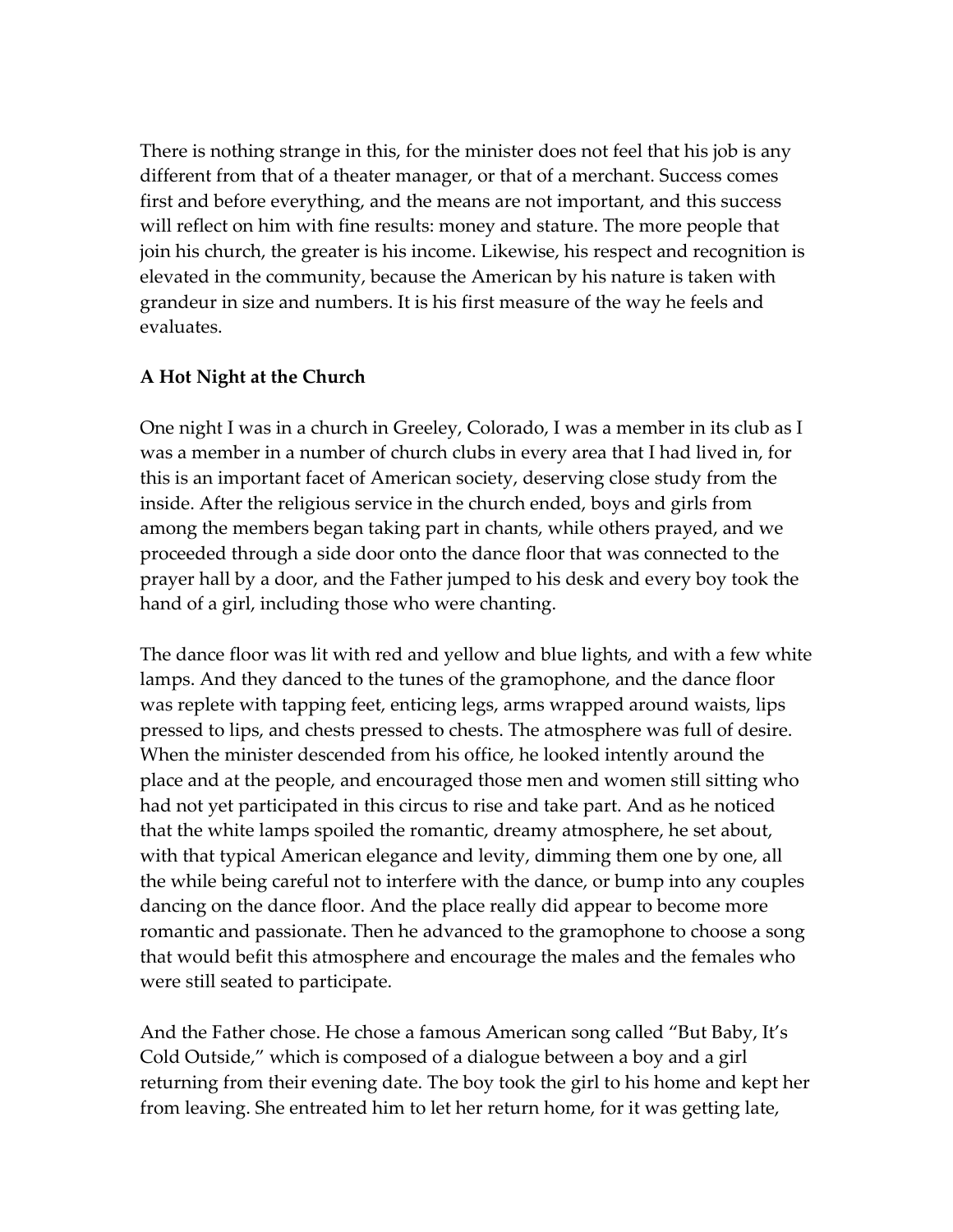and her mother was waiting but every time she would make an excuse, he would reply to her with this line: but baby, its cold outside!

And the minister waited until he saw people stepping to the rhythm of this moving song, and he seemed satisfied and contented. He left the dance floor for his home, leaving the men and the women to enjoy this night in all its pleasure and innocence!

# **The Minister and the Huntresses of Men**

Another minister spoke to an Iraqi who was a close friend of mine. The minister asked him about Mary, his classmate at the university, "Why does she no longer come to church?" The minister, apparently, would not care if all the women were absent as long as Mary attended! The Iraqi friend asked the minister about his concern and he answered: "She is attractive, and most of the boys attend only to see her!"

I was speaking to one youth, one of those immoral Arab youths who study in America whom we called "Abu al‐Atahiya" after the famous Arab poet of the past, and I do not know whether this angered the old poet or pleased him, and he told me of his girlfriend, as there is a girl for every boy in America, and how she would tear herself from his arms at times to go and sing in the church. If she was late, she would not be spared from the minister's glances and insinuations that "Abu al‐Atahiya" played a role in her tardiness in attending the prayer services. This would occur if she attended by herself, without him, but if she were able to bring him along, she would not be blamed nor faulted!

# **For Them, the End Justifies the Means**

And these ministers would say to you: "But we are unable to attract this youth by any other means!"

But none of them asks himself: "What is the value of attracting them to the church, when they rush to it in this way, and spend their time in this manner? Is church attendance a goal in and of itself? Is it not for the edification of feelings and manners? From the minister's point of view, which was made clear by the preceding events, merely going to church is the aim. And this situation makes sense to those who live in America!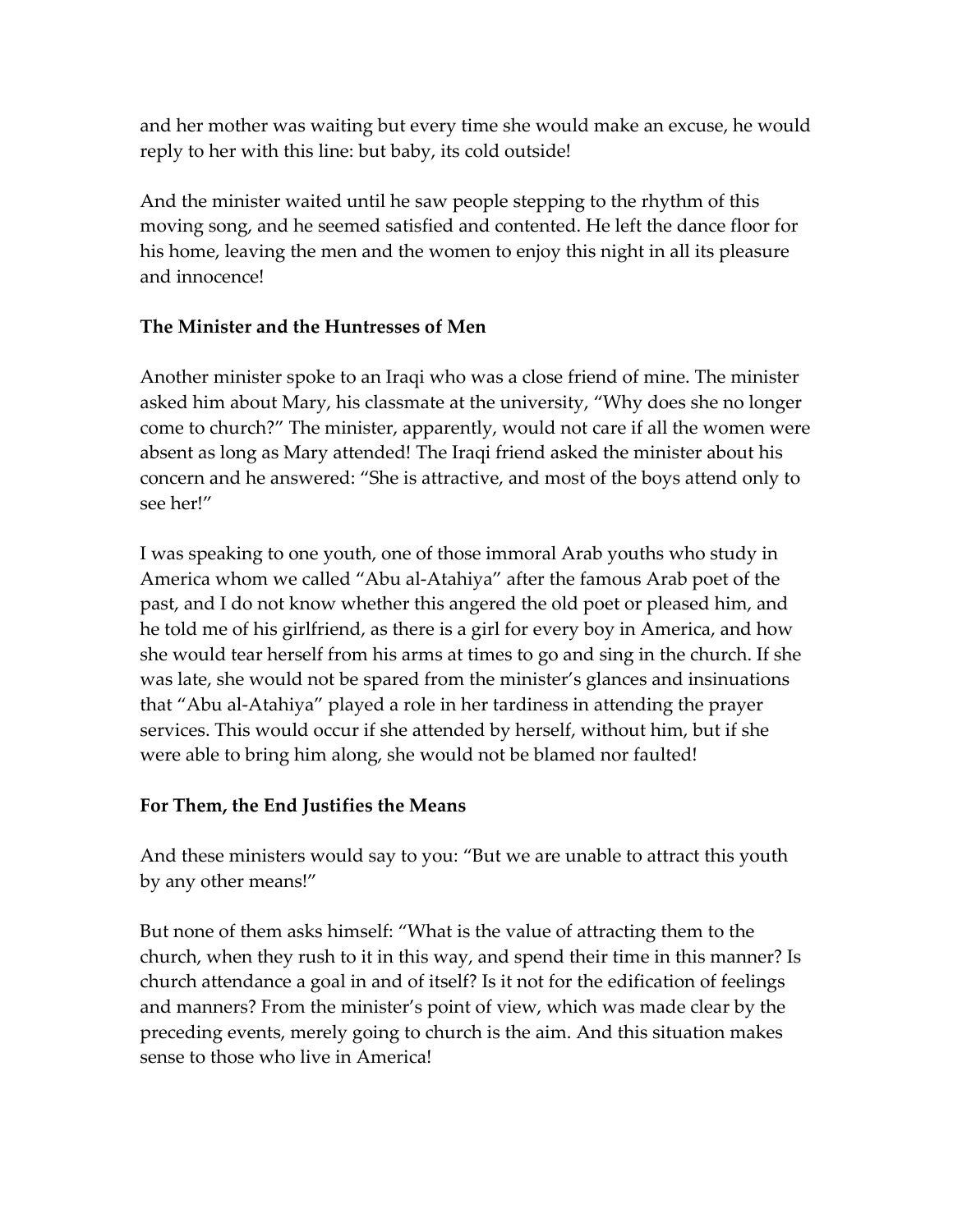But I return to Egypt, and I find those who speak or write about the church in America, even if they have not seen America for a moment, and its role in societal reform, and its activities in purifying the heart and edifying the soul.

But what can I say? Strange things can happen in this world! For God has created all kinds of people and things.

#### **Sexual Primitiveness in America**

The American is very primitive in his sexual life, and in his marital and familial relationships. For during my studies of the Holy Bible I have come across a verse in the Old Testament that deals with God's creation of man for the first time and it says: "Males and Females He created them." I came across this verse many times, but it never held for me so nude and lucid a meaning as it did during my time in America.

#### **Sex and Decadence**

Human society has long struggled to build and forge sexual mores. It has regulated these relations, emotions, and feelings, and struggled against the coarseness of sensation and the gloominess of natural impulse, in order to let genuine relationships fly about, and free‐ranging longings soar high unfettered, along with all the strong ties around these relationships, in the feelings of individuals, in the life of the family, and in society at large. . . .

This struggle was isolated from life in America at once, and it rose devoid and destitute from every beautification: (males and females) as they were created the first time. Body to body, and female to male. On the basis of bodily needs and motives, relationships are based and ties are established. And from them stretch the rules of behavior, the mores of society, and the ties of families and individuals.

With the temptation of the body alone, devoid of any cover, stripped of all modesty, girls meet boys, and from the strength of the body and its muscles the boy obtains the submission of the girl. And the husband obtains his rights, and those rights disappear completely the day that the husband fails to "perform" for one reason or another.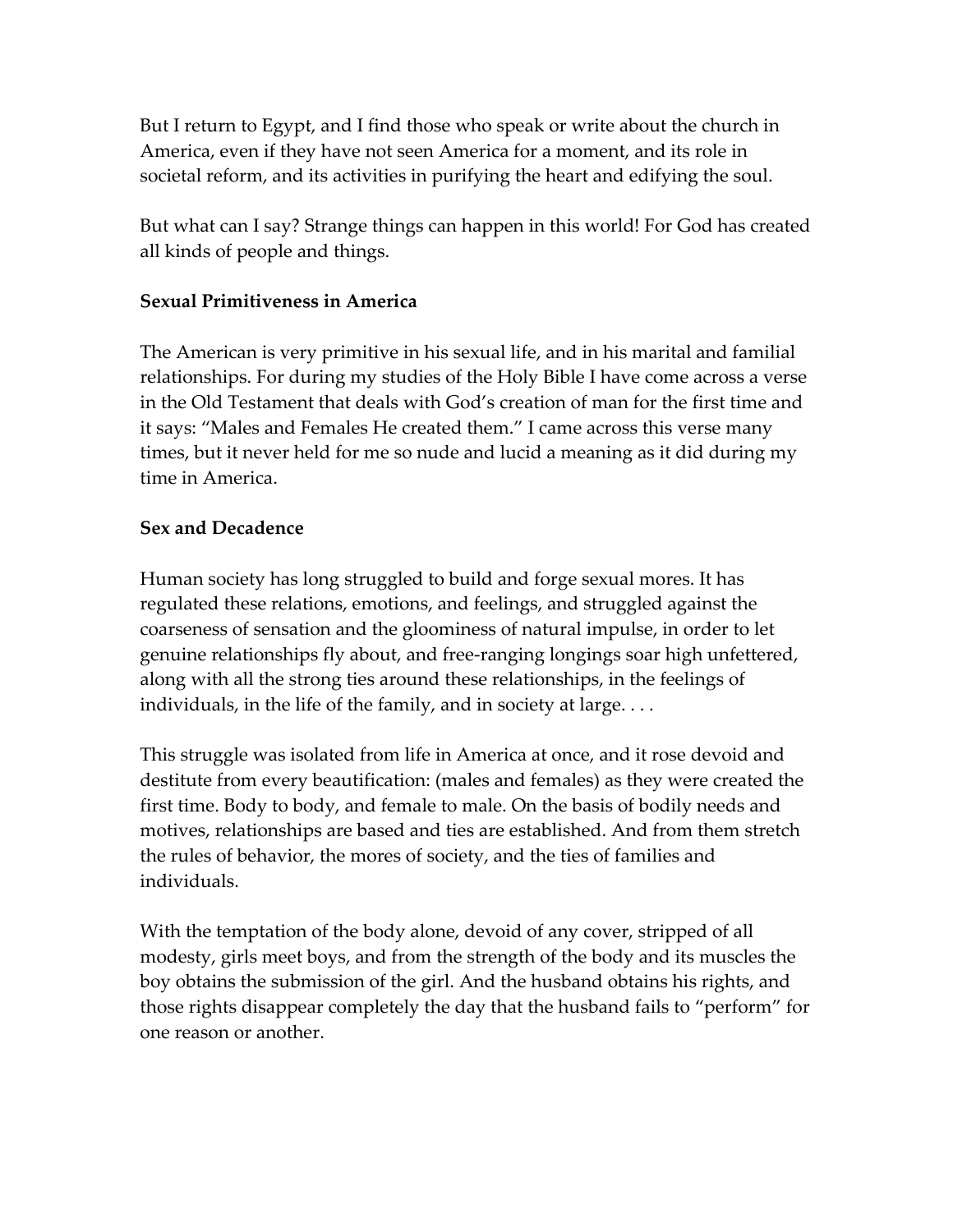# **The Appearance of the American Temptress**

The American girl is well acquainted with her body's seductive capacity. She knows it lies in the face, and in expressive eyes, and thirsty lips. She knows seductiveness lies in the round breasts, the full buttocks, and in the shapely thighs, sleek legs and she shows all this and does not hide it. She knows it lies in clothes: in bright colors that awaken primal sensations, and in designs that reveal the temptations of the body— and in American girls these are sometimes live, screaming temptations! Then she adds to all this the fetching laugh, the naked looks, and the bold moves, and she does not ignore this for one moment or forget it!

# **The American Dream Boy**

The American boy knows well that the wide, strapping chest is the lure that cannot be denied by any girl, and that her dreams do not fall upon anyone as much as they fall upon the cowboys. A young nurse in a hospital told me very frankly, "I want nothing in the man of my dreams but two strong arms he can really squeeze me with!" And Look magazine ran a survey of several girls of different ages and levels of education and classes around what it called "ox muscles" and the overwhelming majority declared their open attraction for boys with ox muscles!

# **Sex and the Materialism of Life in America**

There is no doubt that this fascination with physical strength is indicative of the vitality of this nation and its sensuality. If this fascination were tamed and sublimated, it could lead to the creation of a great art that would remove the gloominess of life and infuse the human spirit with fragrance, and bind the sexes with ties higher and more beautiful than the ties of thirsty bodies, burning passions, and eye‐popping sex that beckons through the limbs, and is embodied in motions and gestures. But the nature of life in America, and the circumstance that conditioned the formation of the American people, does not help with any of this, instead it resists and fights it.

# **The Matter of Sex is Biological in America**

The word "bashful" has become a dirty, disparaging word in America. For Americans sexual relations have always conformed to the laws of the jungle. Some Americans philosophize about it, such as one of the girls in the university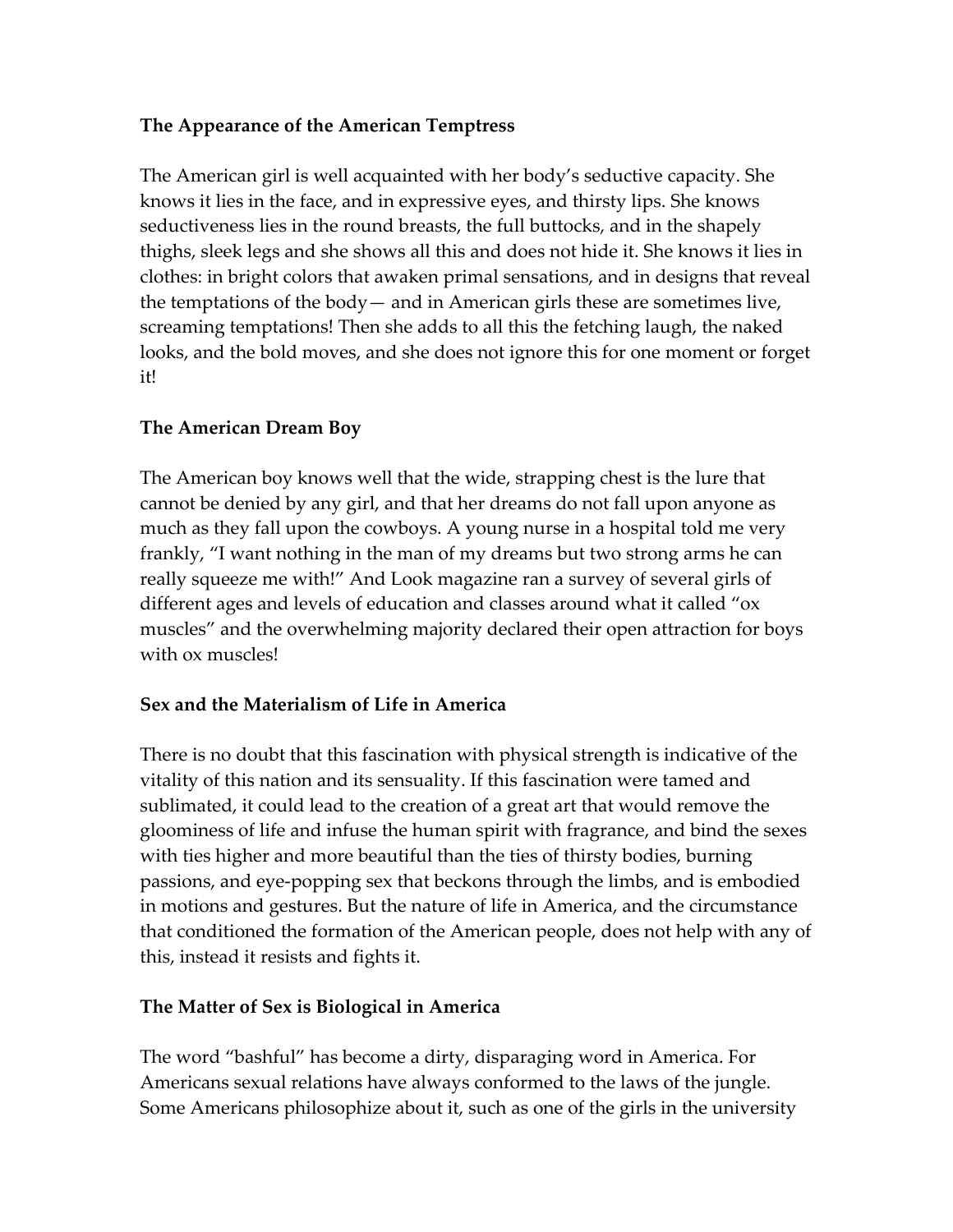who once told me: "The matter of sex is not a moral matter at all. It is but a question of biology, and when we look at it from this angle it becomes clear that the use of words like moral and immoral, good and bad, are irrelevant." It may appear that Americans are not only strange, but amusing. Some of them excuse themselves and justify it as one doctoral student did: "We here are occupied with work, and we do not wish to be hindered from it, and we do not have time to invest in feelings. Moreover, books try our nerves, so we wish to do away with this worry to free ourselves for work with relaxed nerves!"

# **The Americans' Nerves**

I did not wish to comment on these statements at the time, for my concern was with knowing how they thought about the matter. But there is nothing in America that indicates relaxed nerves, despite every easy means of life, and all its guaranteed assurances, and every ease and means of expending extra energy.

# **The Americans Are Free of Humanity**

Some of them call this freedom from hypocrisy and facing the truth, but there is a fundamental difference between freedom from hypocrisy and freedom from the components of humanity that separate man from animals. Humanity in its long history was not unaware that sexual desires are normal and true, but it, consciously or unconsciously, struggled to control them, escaping its slavery and distancing themselves from its primitive levels.

Yes, it is a need, so why does humanity shy away from realizing its need? Because it feels inherently that controlling such desires is testament to freedom from slavery and to going beyond the first rungs of humanity's evolution, and that a return to the freedom of the jungle is a gripping slavery and a relapse to the first primitive levels.

# **Third Episode**

# **Artistic Primitiveness in America**

The American is primitive in his artistic tastes, whether in his judgment of art or his own artistic works. Jazz music is his music of choice. It is this music that the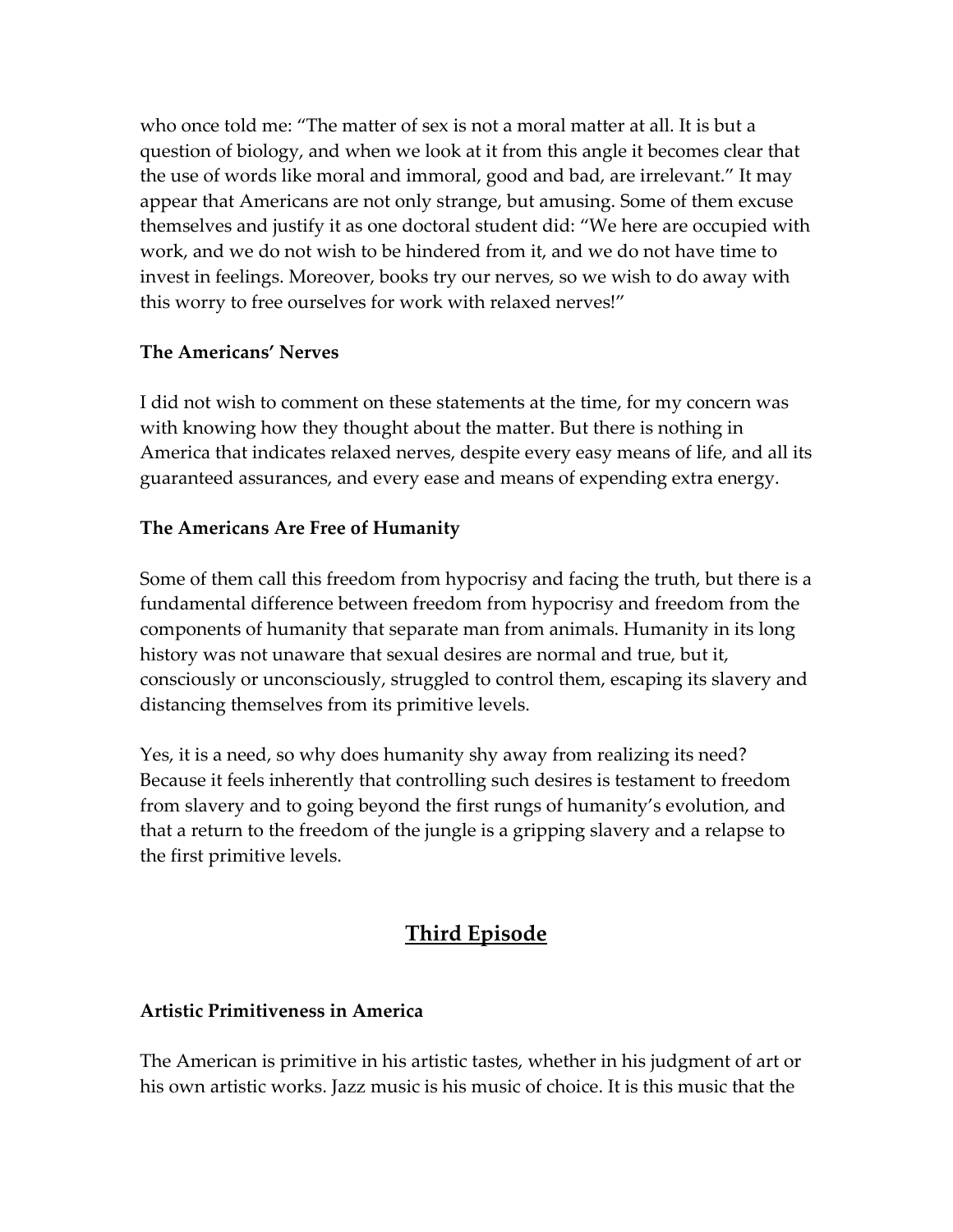savage bushmen created to satisfy their primitive desires, and their desire for noise on the one hand, and the abundance of animal noises on the other. The American's enjoyment of jazz does not fully begin until he couples it with singing like crude screaming. And the louder the noise of the voices and instruments, until it rings in the ears to an unbearable degree, the greater the appreciation of the listeners. The voices of appreciation are raised, and palms are raised in continuous clapping that could deafen ears.

# **Americans and the Opera**

But the American people enjoy the opera, are attracted to the symphony, crowd the ballet, and watch classic theatrical performances to the extent that one might not find a spare seat. It happens that sometimes you may not find a place unless you reserve it days in advance, paying high prices for these shows.

#### **Films and More Films**

The cinema is the art of the masses, for it is the art of skill, polish, craft, and accuracy. It is by its nature more dependent upon skill than it is upon artistic spirit, you may be amazed at the American genius in it. Despite this the English, French, Russian, and Italian films remain more elegant than American films, even though they are less skillfully crafted.

The great majority of American films clearly possess simplistic story lines and primitive emotions. They are generally police films and cowboy films. Elevated, brilliant films like "Gone with the Wind,""Wuthering Heights,""Singing Bernadette," and so on, are exceptional in relation to the rest of American production, and what is seen of American films in Egypt or the Arab countries does not illustrate this proportion, because most of them are from the finest, rarest movies of America. Those who visit the theater in America understand this small proportion of quality films.

#### **Natural Scenery in American Art**

There is another art in which the Americans have distinguished themselves, for it is more a matter of skill in production than of authentic, elevated art: it is the art of representing natural scenery with colors, as if it were an accurate, true photograph. It is in the museums of marine and land biology, creatures or their preserved bodies are displayed in their natural habitats as if they were real, and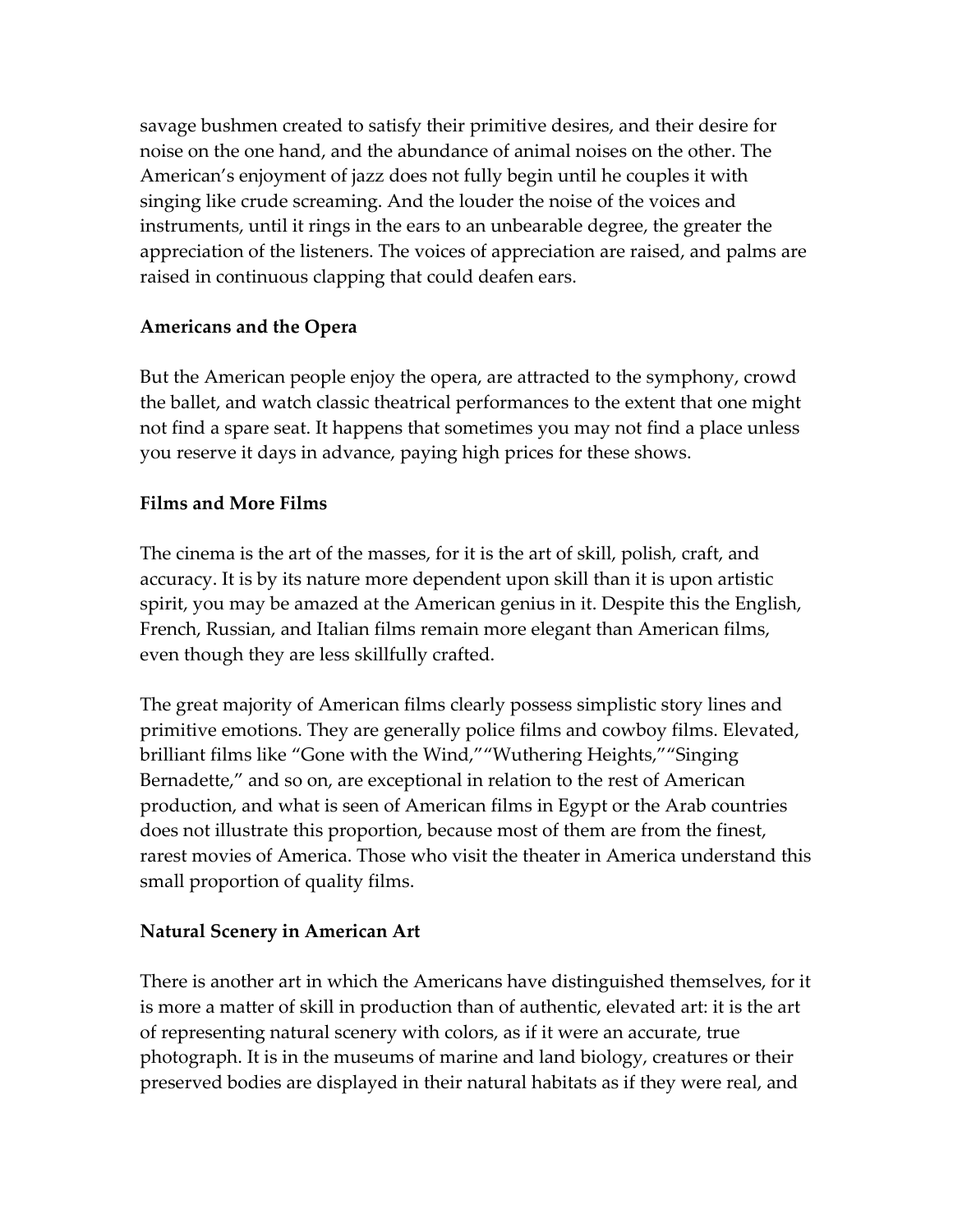the artist's brilliant portrayal of these habitats, combined with artistic design of the scenes, surpasses the limits of amazement.

#### **Primitiveness in Tastes and Preferences**

Now we leave these elevated levels of art and feelings to descend to the colors of clothing and the taste of food.

# **The Clothes of the Americans**

Primitiveness of tastes cannot be illustrated more clearly than in these screaming, loud colors, and elaborate large patterns, a lion or a tiger leaping on the chest, an elephant or wild ox prostrating on the back, a naked girl stretched on a necktie from top to bottom, or a palm tree that climbs up it from bottom to top.

So often our commentators do speak of "holiday clothing" in the villages, or the wedding dresses in the village, with their garish, primitive colors that do not match except for the fact that they are the most explosive of colors. I wish these commentators could see the shirts of the boys in America, let alone the clothes of the girls! And as long as commentators speak of tattoos on the gypsies, or in Central Africa, I wish they could see the arms of the American youths and their chests and backs, defiled with green lines, snakes and serpents, naked girls, and trees and jungles. Remember this is happening in modern America, in the New World, in the new universe.

# **The Food of the Americans**

As for their food, that too is very strange. You will attract attention, and cause disbelief, if you request another cube of sugar for the cup of coffee or tea that you drink in America. Sugar is reserved for pickles and salads, while salt, my good sir, is saved for apples and watermelons.

On your plate you will find combined a piece of salted meat, some boiled corn, some boiled peas, and some sweet jam. And on top of all this is what Americans call gravy, which is composed sometimes of fat, vinegar, flour, broth, apples, salt and pepper, and sugar, and water.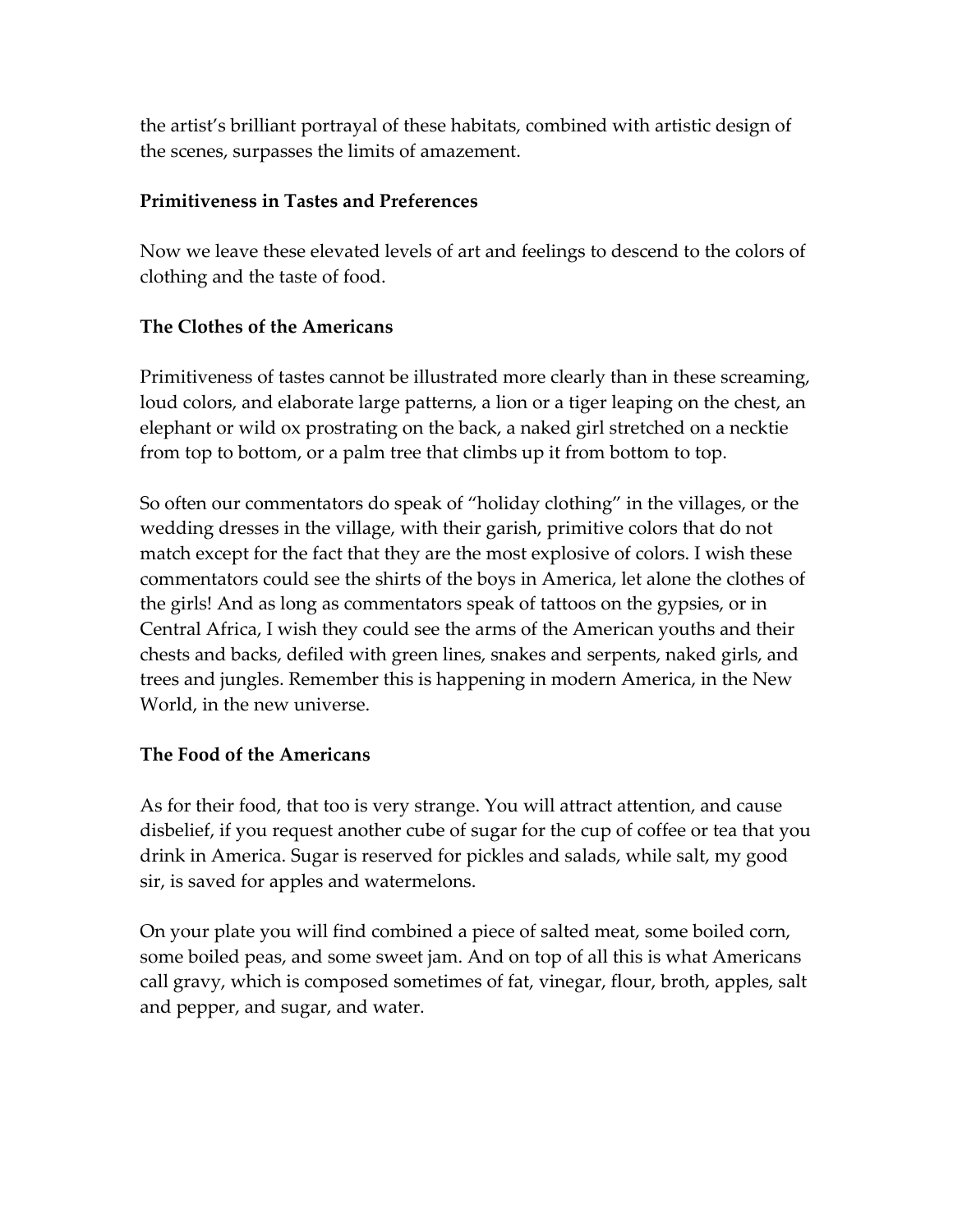# **Sayyid Qutb Makes Fun of the Americans**

We were at the table in one of the cafeterias of the University, when I saw some Americans putting salt on their watermelon. And I was prepared to see these strange fads and also to play jokes on them from time to time. And I said, faking innocence, "I see you sprinkling salt on the watermelon." One of them said," Yes! Don't you do the same in Egypt?" I said, "No! We sprinkle pepper!" A surprised and curious girl said," How would that taste?" I said, "You can try for yourself!" She tasted it and said approvingly," It's tasty!" and so did all the others.

On another day in which watermelon was served, and most of the same people were at the table, I said "Some of us in Egypt use sugar at times instead of pepper." One of them tried it and said, "How tasty!" and so did all the others.

# **The American Haircut**

In summary, anything that requires a touch of elegance is not for the American, even haircuts! For there was not one instance in which I had a haircut there when I did not return home to even with my own hands what the barber had wrought, and fix what the barber had ruined with his awful taste.

# **America's Role in the World**

America has a principal role in this world, in the realm of practical matters and scientific research, and in the field of organization, improvement, production, and management. All that requires mind power and muscle are where American genius shines, and all that requires spirit and emotion are where American naiveté and primitiveness become apparent.

For humanity to be able to benefit from American genius they must add great strength to the American strength. But humanity makes the gravest of errors and risks losing its account of morals, if it makes America its example in feelings and manners.

# **Of the Virtues of America**

All this does not mean that Americans are a nation devoid of virtue, or else, what would have enabled them to live? Rather, it means that America's virtues are the virtues of production and organization, and not those of human and social